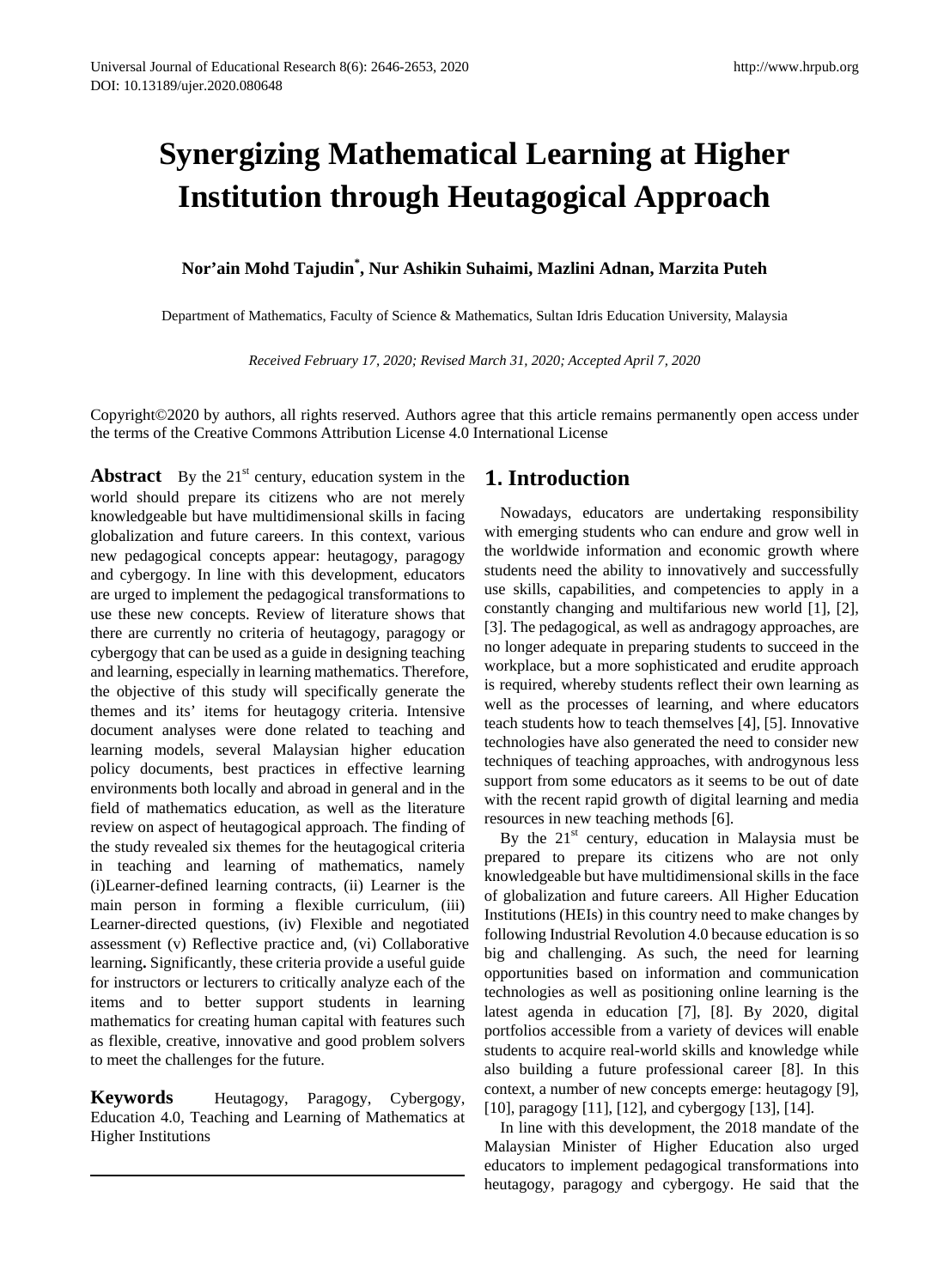ministry would introduce a policy whereby all HEIs would be allowed to offer 30 percent of the flexible and organic curriculum through these three pedagogies. Literature studies have shown that there are no criteria for heutagogy, paragogy or cybergogy, which can serve as a guide in designing the teaching and learning process [9], [10], especially teaching and learning in mathematics. Therefore, studies on the development and testing of these heutagogy, paragogy and cybergogy criteria should be implemented so that educators, especially in mathematics, understand current and future pedagogy to produce human capital with features such as flexible, creative, innovative and good problem solvers. to face the challenges of the future. Therefore, the focal intention of the study was to develop and test the heutagogy, paragogy and cybergogy criteria for university-level mathematics teaching and learning in Malaysia. Specifically, this article will be focusing on generating themes and items for the criteria of heutagogy for mathematics teaching and learning.

# **2. Methodology**

The intensive literature review was done for analyzing teaching / learning models from the theoretical / model / conceptual aspects, several Malaysian policy documents that are related to teaching and learning at Higher Institution as well as best practices in effective learning environments both locally and abroad in general and in the field of mathematics education and in general. This phase will find the themes and items that are relevant to the criteria of heutagogy. There were two strategies that were used to search the pertinent and appropriate literature of the study. These strategies were proposed by [15] and well thought-out as the suitable and well-organized method to ascertain significant literature.

At the first phase, the related electronic databases such as Bernama BLIS, China Knowledge Resource Integrated Database, EBSCO host, Elsevier, Science Direct, Emerald, JSTOR, OVID, ProQuest, Sage Publications, SciVerse, Scopus, Springer Link, Taylor and Francis Online and Wiley Online were cast-off to explore for the relevant articles. The main and important keywords used were heutagogy, twenty-first century teaching and learning, teaching and learning in general and specifically in mathematics subject at higher institution. Furthermore, individual journals on teaching and learning in mathematics education at higher institution were examined individually to find more pertinent and appropriate papers, for example, ASEAN Journal of Teaching & Learning in Higher Education, Transformative Perspectives and Processes in Higher Education, Journal of Interactive Online Learning, Journal for Research in Mathematics Education, Journal of Further and Higher Education, International Journal of Education and Pedagogy, An International Journal of Complexity and Education,

Eurasia Journal of Mathematics, Science and Technology Education, Global Citizen Digest, Higher Education Management and Policy, Journal of Social Sciences and Humanities, Open Learning: The Journal of Open, Distance and E-Learning British Journal of Educational Technology and others.

In the second phase, the snowballing method was employed where the relevant articles were identified based on the pull-out bibliography of the crucial articles of this review. The literature exploration was steered from May 2018 to January 2020 and restricted to only teaching and learning studies available between 2000 and 2019, which contributed to the limitation of this study. An article was well thought-out for this review if it fulfilled these three criteria: (a) it focused predominantly on teaching and learning in general and specifically in mathematics subject at higher institution, (b) it examined elements of heutagogy in teaching and learning of mathematics or other subjects in general; (c) the investigation was carry out in the venue of higher institutions and among mathematics lecturers. For the intention of this article, only peer-reviewed articles that were published in academic journals were encompassed. Hence, literature reviews, conference proceedings, and theses, were excluded from this review. Duplication, indistinguishable and identical publications that disinterested was removed. The articles were selected for relevance, essentially based on the title, abstracts, and keywords.

As mentioned above, an intensive literature review was also done for analyzing teaching/learning models from the theoretical/model/conceptual aspects. The theories in this study are based on the theory underlying mathematical learning and teaching, which is mathematical understanding concept by Skemp [16]) and Ausubel [17]'s learning theory. The importance of conceptual understanding in mathematical learning provides a clear picture of a conceptual relationship. Proper teaching of mathematics by educators can facilitate the process of understanding mathematical concepts [18]. Thus, the Skemp theory [16] of understanding explored students into two types of instrumental-related understanding and Ausubel's [17] learning theory explored students' learning of mathematics through exploration.

Several documents also have been reviewed in the context of the development of higher education in Malaysia, and have extended this study in terms of the integration and relevance of the higher education system including strengthening the quality and competitiveness of higher education Institutions. The followings are the strategic initiatives for the development of first-class human capital in Malaysia: (i) Malaysian Education Development Plan (Higher Education) 2013-2025 (ii) National Higher Education Strategic Plan 2020 (iii) National Transformation 50 (iv) Vision 2020 (v) 11th Malaysian Plan (2016-2020) (vi) Future Ready Curriculum for Malaysian Public University.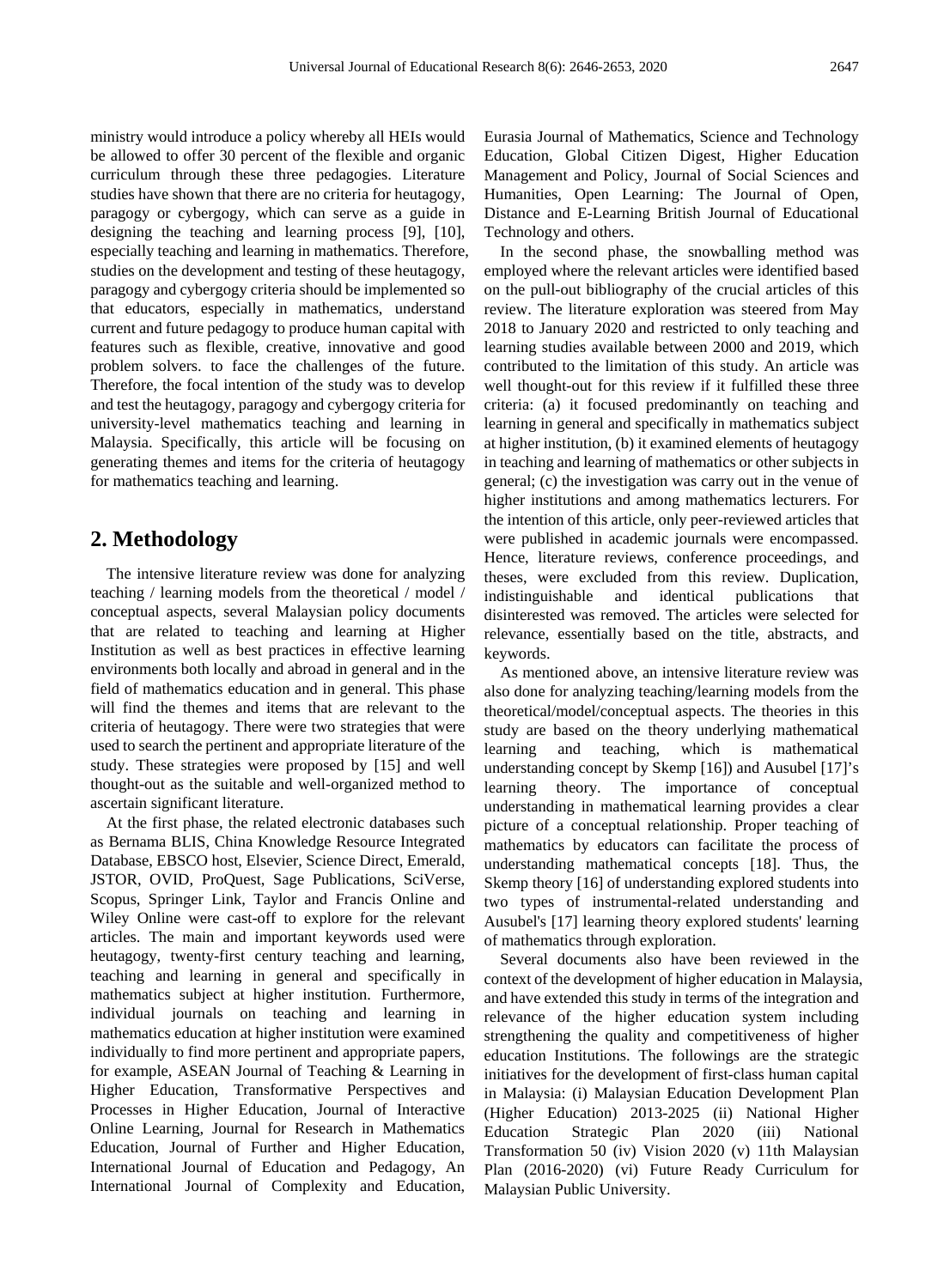# **3. Findings and Discussion**

This section will discuss the findings based on teaching / learning models from the theoretical/model/conceptual aspects, several Malaysian policy documents that are related to teaching and learning at higher institution as well as best practices in effective learning environments both locally and abroad in general and in the field of mathematics education and in general.

No articles were established on the theme of heutagogy in mathematics teaching. However, this analysis revealed a total of 16 articles on themes related to heutagogy in teaching and learning of mathematics as well as in general subjects at higher education institutions circulated and published between 2000 and 2019 (Table 2). These articles were issued in several multidisciplinary journals linked with mathematics education, science education, general education, and technology. One paper was published in 2016, 2014, 2009. 2207, 2006 and two articles in 2012, three articles in 2013, and one article in 2016. During the exploration and search epoch for this reviewed article, there was no paper being published from 2017 to 2019. Nevertheless, this amount is predictable to rise as the area of the research is growing acceptance globally. The articles which were swotted in this study discovered themes and items that generated the heutagogical approach in the teaching and learning of mathematics. Table 1 showed that there are six main themes: (i)Learner-defined learning contracts in teaching and learning of mathematics, (ii) Learner is the main person in forming flexible curriculum in teaching and learning of mathematics, (iii) Learner-directed questions in the teaching and learning of mathematics, (iv) Flexible and negotiated assessment in the teaching and learning of mathematics. (v) Reflective practice in teaching and learning of mathematics and, (v) Collaborative learning in teaching and learning of mathematics. Most of the articles discussed each of the terms of the principles of heutagogy and the theme on "learner-defined learning contracts in teaching and learning of mathematics" was the most that can be found.

From the analyses of the educational policy perspective, it was found that the documents had outlined four key policies that support the development of the heutagogical approach, which are the National Philosophy of Education, Malaysian Education Development Plan (Higher Education) 2015-2025, the Future of Curriculum Philosophy and the National Higher Education Strategic Plan 2020. The Malaysian higher education transformation has explored a more flexible and interactive higher learning ecosystem including first-class human capital that is capable of using proactive, creative, innovative and technical skills [19] and manages to address changing global environment to improve quality live and contribute to the well-being and wealth of the nation and the world [20]; knowledgeable, able to spark ideas, creativity and innovation generated from the research, absorption, and adaptation of existing knowledge from around the world that can form the basis of the progress of the nation and society at large; and the consolidation of the forces of diversity that strengthen unity, national identity, social justice, national well-being and universal society [21].

| <b>Themes</b><br>Author |                 | Learner-defined<br>learning<br>contracts | Learner is the<br>main person in<br>forming flexible<br>curriculum. | Learner-directed<br>questions | Flexible and<br>negotiated<br>assessment | Reflective<br>practice | Collaborative<br>learning |
|-------------------------|-----------------|------------------------------------------|---------------------------------------------------------------------|-------------------------------|------------------------------------------|------------------------|---------------------------|
| $\mathbf{1}$            | $[10]$          | $\mathbf X$                              | $\mathbf X$                                                         | $\mathbf X$                   | $\mathbf X$                              | $\mathbf{X}$           | $\mathbf X$               |
| $\mathfrak{2}$          | $[22]$          | $\mathbf X$                              |                                                                     | $\mathbf X$                   | $\mathbf X$                              | $\mathbf X$            |                           |
| 3                       | [9]             | $\mathbf X$                              | $\mathbf X$                                                         |                               | $\mathbf X$                              | $\mathbf{x}$           | $\mathbf X$               |
| 4                       | $[23]$          | $\mathbf x$                              | $\mathbf X$                                                         |                               |                                          |                        | $\mathbf x$               |
| 5                       | [6]             | $\mathbf x$                              | $\mathbf X$                                                         |                               |                                          |                        | $\mathbf x$               |
| 6                       | $[24]$          |                                          | $\mathbf X$                                                         |                               | $\mathbf X$                              | $\mathbf X$            | $\mathbf X$               |
| $\tau$                  | $[25]$ , $[26]$ | $\mathbf X$                              | $\mathbf X$                                                         |                               |                                          | $\mathbf X$            | $\mathbf X$               |
| 8                       | $[27]$          | $\mathbf X$                              | $\mathbf X$                                                         |                               |                                          |                        | $\mathbf X$               |
| 9                       | $[28]$          | $\mathbf X$                              |                                                                     | $\mathbf X$                   | $\mathbf X$                              | $\mathbf X$            |                           |
| 10                      | $[29]$          | $\mathbf X$                              | $\mathbf X$                                                         |                               |                                          | $\mathbf{x}$           |                           |
| 11                      | $[30]$          |                                          |                                                                     |                               |                                          | $\mathbf X$            |                           |
| 12                      | $[31]$          | $\mathbf X$                              | $\mathbf X$                                                         |                               |                                          |                        |                           |
| 13                      | $[32]$          | $\mathbf X$                              | $\mathbf X$                                                         | $\mathbf X$                   |                                          |                        |                           |
| 14                      | $[33]$          | $\mathbf X$                              | $\mathbf X$                                                         | $\mathbf X$                   |                                          |                        |                           |
| 15                      | $[34]$          | $\mathbf X$                              |                                                                     |                               |                                          |                        |                           |

**Table 1.** Themes of Heutagogy Criteria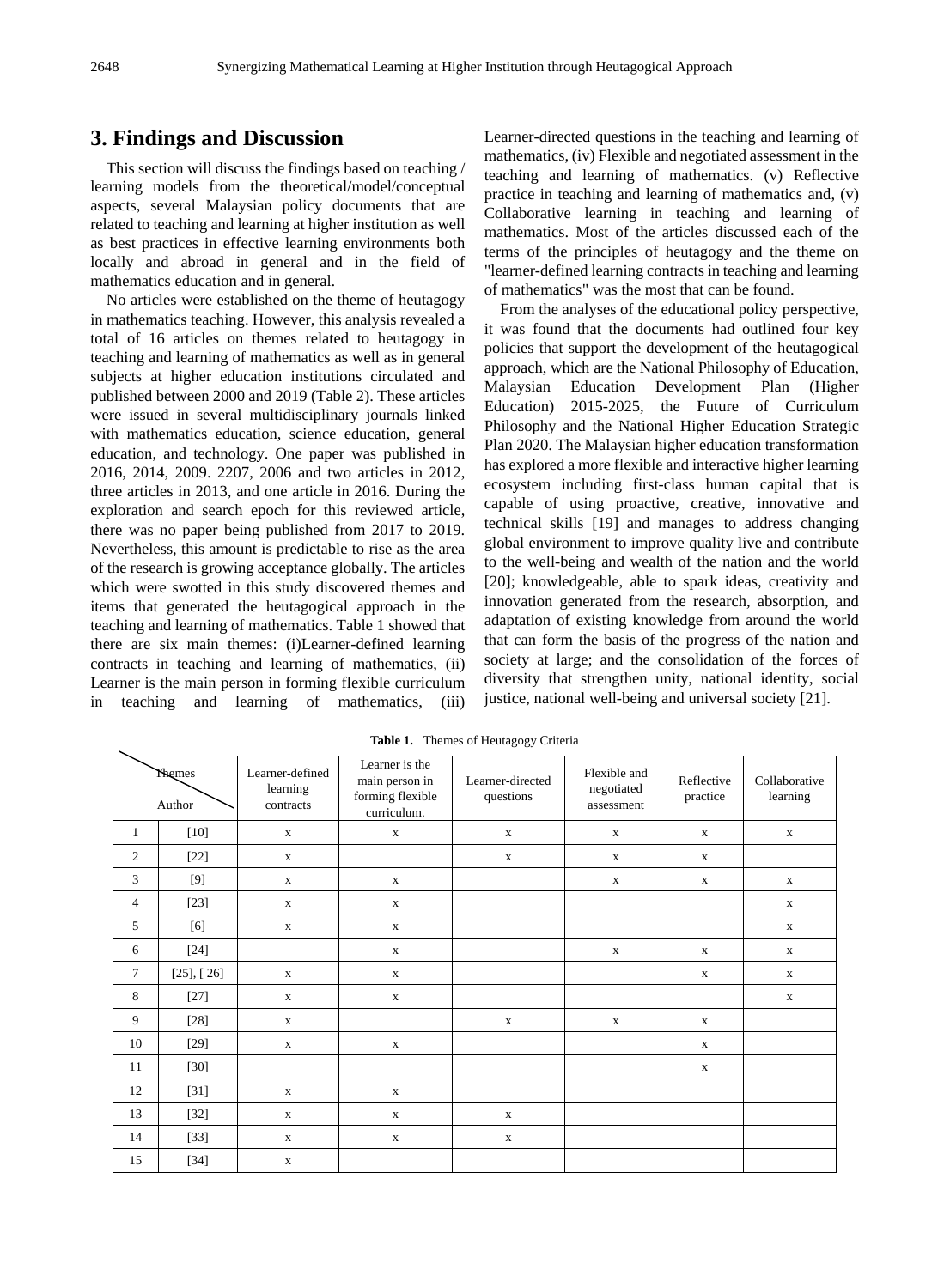The study also analyzed the educational program documents such as the Future Philosophy of Philosophy that also highlighted the twenty-first century approach to teaching and learning [36]. This curriculum is in line with the acceleration of automation with the accelerated internet network and the emergence of physical processes such as cyber-physical to be implemented in the teaching and learning of higher education [37]. Students will be prepared with mastery of new technologies that utilize automation, analysis, and Big Data, simulation, system integration and Robotic and Cloud [36], [37].

Based on the above several Malaysian policy documents and documents in the context of the development of higher education in Malaysia, this study had revealed several items that are related to all six themes that have been mentioned earlier, which upkeep the centeredness of the learner in a heutagogical approach. Table 2 indicates all the items of each theme.

a) Learner-defined learning contracts in teaching and learning of mathematics

It was argued that learning agreements or contracts sustenance students in outlining and shaping their learning pathways [38]. For example, these agreements are such as delineate what will be studied in the course (e.g., area of study, the scope of the study), the method of how it will be learned (e.g., teaching and learning approaches, learning activities), and what will be evaluated and how it will be evaluated. In this situation, the instructors or the lecturers always inspire and stimulate students giving ideas on how the content in the course will be studied (e.g., the method, strategies and techniques of teaching and learning, learning activities, encourage student's suggest what will be assessed or evaluated in the teaching and learning processes as well as they let student states how the content learned will be assessed.

b) The learner is the main person in forming a flexible curriculum in teaching and learning of mathematics

In a self-determined learning situation, the learner is the main person in forming a flexible curriculum, which is outlined by the students themselves. These indicate that the learners would be able to form their learning pathways and instructors or lecturers assist as the guidance in a student's learning pathways [26], [39]. The curriculum is flexible in this context means that the actions learning always takes into consideration the students' negotiation, which is always adapted and evolved according to their needs [26], [39]. Furthermore, [26] emphasized that the students will always consulted and negotiated about what, when, how, why and what upper level they need to take their learning paths. In this situation of learning environment, the instructors or lecturers always upkeep students to contextualize concepts, knowledge and new understanding which emphasiszed on relational understanding rather than just instrumental understanding [40].

c) Learner-directed questions in the teaching and learning of mathematics

In this heutagogical approach environment, the directed questions posed by the learners and the argument and dialogue that were consequences from these questions will be a guide to the learners and could be function as tools for assisting learners in making sense of the course content, would help to clarify the ideas and facts, as well as stimulate in promoting individual and group reflection [34], [41]. According to [38], One of the great obstacles that heutagogical approach practitioners face is managing students to delineate self-directed questions as well as, as the course creators, they need to be creative enough to have learners ask questions about the universe they inhabit. In this environment, the instructors always guide students to define self-directed questions, encourage students to ask questions about course contents, make sure that students bring clarity to ideas of course content, guide students how to be discerning about ideas and contents of the course, promote students' individual and group reflection, and assign tasks that encourage students to discuss in helping them make sense of the course contents.

d) Flexible and negotiated assessment in the teaching and learning of mathematics

In heutagogy, [9] stated that the learner is involved making their own assessments. Several researchers have elucidated that assessments conducted in consultation and negotiation with students have enhanced students' motivation and engagement in the learning process, and students feel less threatened by the control of the lecturer during the learning processes. [24], [26], [29], [39]. According to [42], the students' learning agreements or contracts can be employed as a method of integrating negotiation into the assessment process. The assessment implemented in the learning should be a measurable form for assessing content comprehension. The use of rubrics is also highly recommended in guiding students to assess their own assessment learning process, for instance by evaluating "discussion skills, quality of work, outcomes, collaboration, academic soundness and knowledge of material" [27, p. 186]. In this learning situation, instructors or lecturers will make sure that the students engage in planning their assessments as well as integrate students' negotiation into the assessment process with the employment of the learning agreements or contracts. This will take into consideration the various techniques of assessing understanding of course contents, the use of rubrics in helping student for their self-assessment process, such as by evaluating their discussion skills, and allow students' negotiation and consultation when to evaluate them.

- e) Reflective practice in teaching
	- [26] stated that one of the key features of the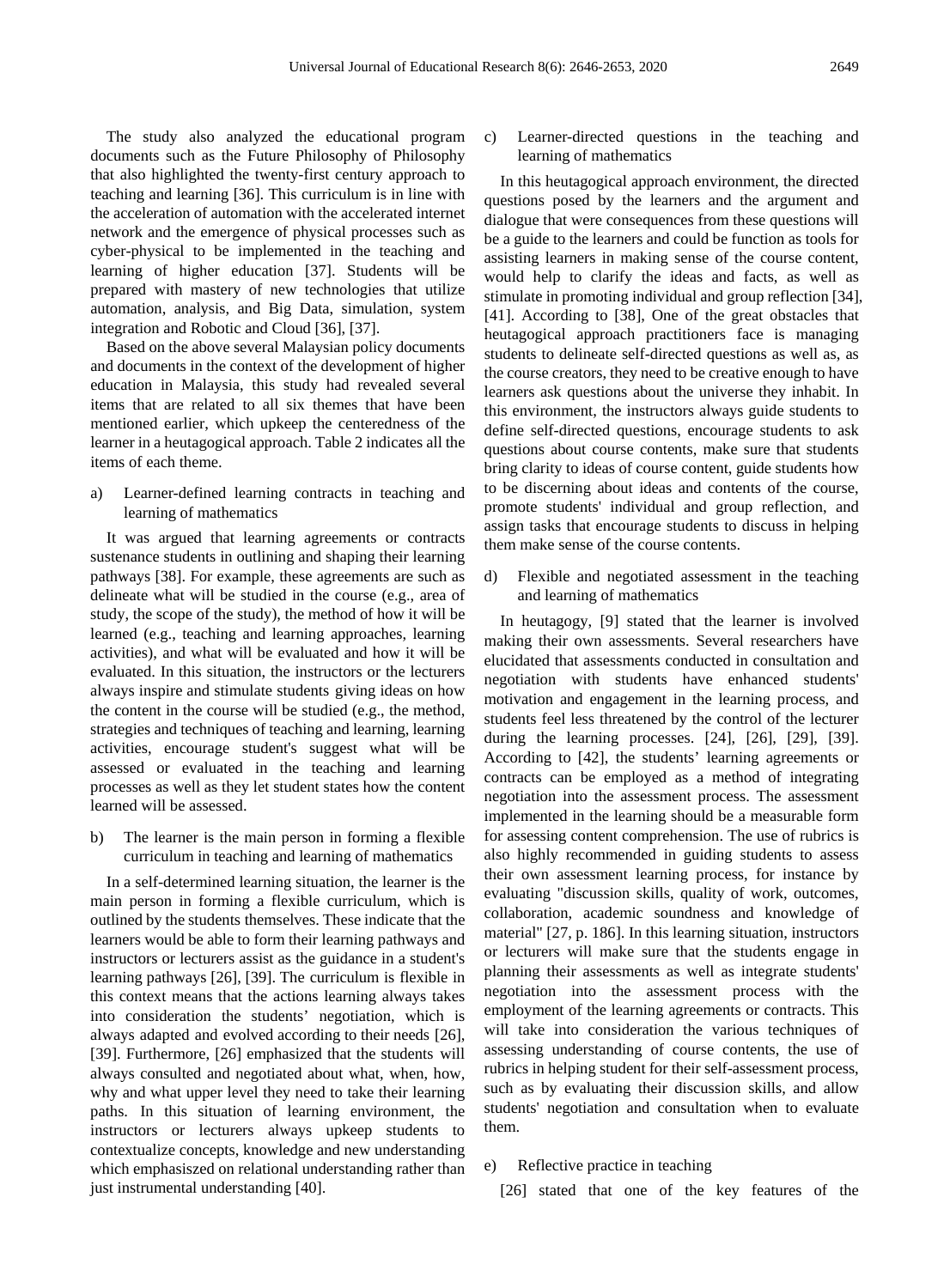heutagogical approach is that lecturers practice a reflective practice. It is an important learning skill which means knowing how an individual student learns. The heutagogy approach considers past learning experiences and how their experiences reflect the potential for transformative learning growth [9]. Reflective journals [43], action research [24] and on-going, personalized assessment and feedback are some activities that can be blended and fused in the learning processes to upkeep reflective practice. Thus, in this learning environment, instructors would incorporate reflective learning journal for students to mirror upon the contents of the course and discussion and discover new ideas, concepts and facts, form a continuous practice of reflection in the teaching and learning process and carry out action research to provide students with opportunities to explore and research real-life scenarios, which can help prepare them for future work. The instructors also can provide personalized assessments to encourage the students in raising his or her practice of reflective, give feedback support to students in developing the self-direction capability, and build up the elements of reflective practice demonstrated by students. They also would practice double–loop teaching and learning [41], as well as facilitate metacognition teaching and learning.

f) Collaborative learning in teaching and learning of mathematics

An important component of the heutagogical classroom is collaborative learning. In these learning situations, students study together, collaborating in a collaborative space to explain a shared concept, fact or idea, and thinking together about how they learn and how to apply those ideas in their practice [24]. [34] proposes a team-based approach to community practice, where learning is primarily about the learning process and how students learn. Knowledge sharing must be comprehensively implemented and this can be achieved by encouraging students to constantly share resources and information [30]. In this situation, lecturers need to ensure that students work together in a collaborative space to create this positive sharing practice. This team-based approach is strongly recommended to be implemented in the heutagogical classroom so that the learning focus is on the learning process and how students learn. Furthermore, they also encourage students to share resources and information on the course contents and use social media to encourage students' collaborative learning. In today's technology advancement, they also should apply e-learning so that the student can be collaborators in their learning.

**Table 2.** Items of each Heutagogy Criteria

| <b>HEUTAGOGY CRITERIA</b>                                                         |                                                                                                                                                  |  |  |  |  |  |
|-----------------------------------------------------------------------------------|--------------------------------------------------------------------------------------------------------------------------------------------------|--|--|--|--|--|
| A. Learner-defined learning contracts in teaching and learning of Mathematics     |                                                                                                                                                  |  |  |  |  |  |
| 1.                                                                                | students determine their individual learning paths.                                                                                              |  |  |  |  |  |
| 2.                                                                                | students define what will be learned in the course (e.g., scope)                                                                                 |  |  |  |  |  |
| 3.                                                                                | encourage student gives ideas on how the content in the course will be learned (e.g., teaching and learning approaches,<br>learning activities), |  |  |  |  |  |
| $\overline{4}$ .                                                                  | encourage students suggest what will be assessed in the process of teaching and learning.                                                        |  |  |  |  |  |
| 5                                                                                 | let student states how the content learned will be assessed.                                                                                     |  |  |  |  |  |
|                                                                                   | B. Learner is the main person in forming a flexible curriculum in teaching and learning of Mathematics                                           |  |  |  |  |  |
| 6                                                                                 | encourage students to create their learning map.                                                                                                 |  |  |  |  |  |
| 7                                                                                 | support students to contextualize concepts, knowledge and new understanding.                                                                     |  |  |  |  |  |
| 8                                                                                 | serve as the compass in student's learning map.                                                                                                  |  |  |  |  |  |
| 9                                                                                 | want students to negotiate action learning according to their needs.                                                                             |  |  |  |  |  |
| 10                                                                                | give students to negotiate how, when, where and what upper (rather than minimal) level they want to take their learning.                         |  |  |  |  |  |
| C. Learner-directed questions in the teaching and learning of Mathematics         |                                                                                                                                                  |  |  |  |  |  |
| 11                                                                                | guide students to define self-directed questions.                                                                                                |  |  |  |  |  |
| 12                                                                                | encourage students to ask questions about course contents.                                                                                       |  |  |  |  |  |
| 13                                                                                | make sure that students bring clarity to ideas of course content.                                                                                |  |  |  |  |  |
| 14                                                                                | guide students how to be discerning about ideas and contents of the course.                                                                      |  |  |  |  |  |
| 15                                                                                | promote students' individual reflection.                                                                                                         |  |  |  |  |  |
| 16                                                                                | promote students' group reflection.                                                                                                              |  |  |  |  |  |
| 17                                                                                | assign tasks that encourage students to discuss in helping them make sense of the course contents.                                               |  |  |  |  |  |
| D. Flexible and negotiated assessment in the teaching and learning of Mathematics |                                                                                                                                                  |  |  |  |  |  |
| 18                                                                                | make sure students involve in designing their assessments.                                                                                       |  |  |  |  |  |
| 19                                                                                | incorporate students' negotiation into the assessment process through the use of learning contracts.                                             |  |  |  |  |  |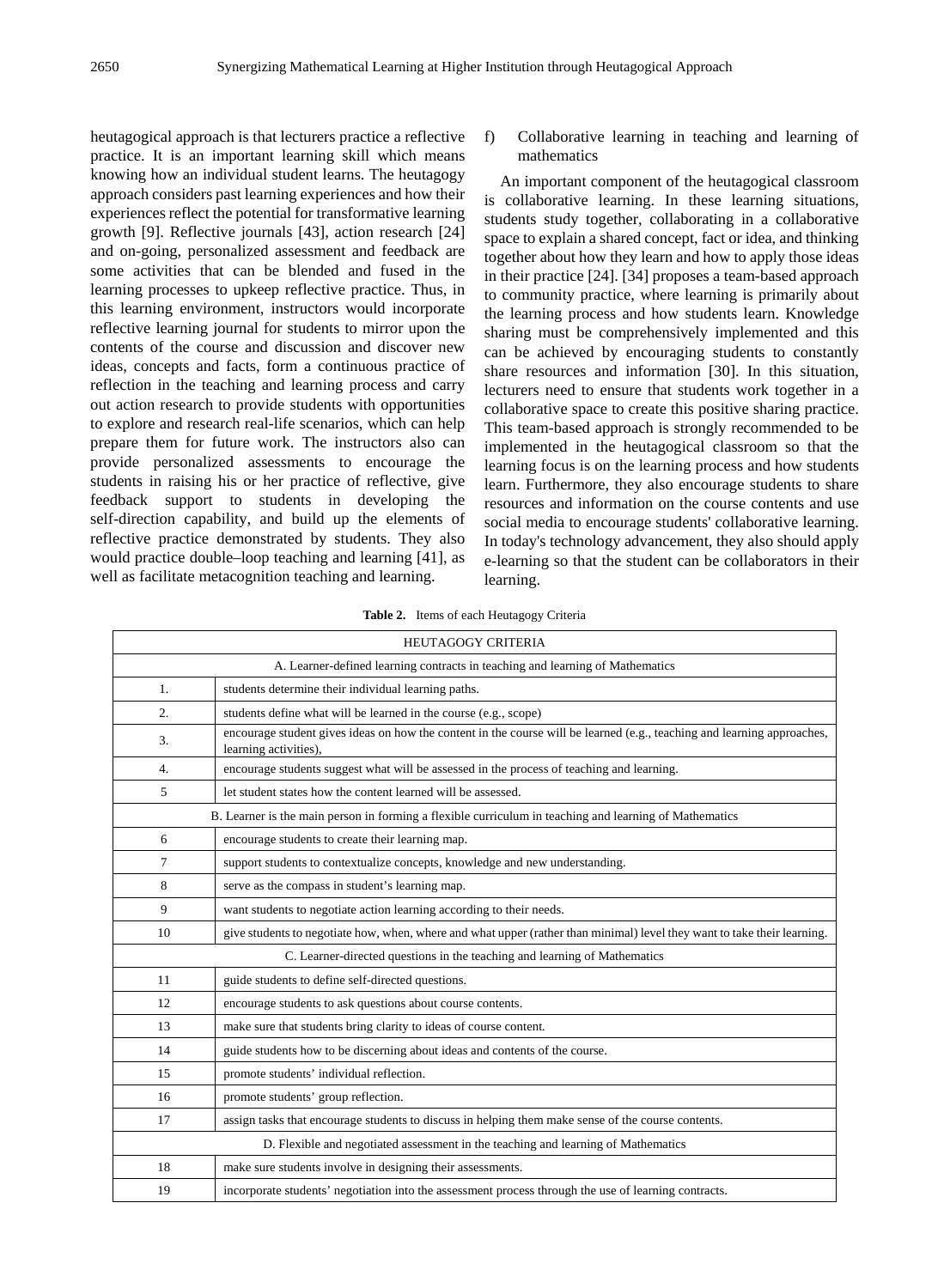| 20                                                                | include measurable forms of assessing understanding of course contents.                                                                                                            |  |  |  |  |  |
|-------------------------------------------------------------------|------------------------------------------------------------------------------------------------------------------------------------------------------------------------------------|--|--|--|--|--|
| 21                                                                | use rubrics in guiding students in their self-assessment process, for example by assessing their discussion skills.                                                                |  |  |  |  |  |
| 22                                                                | consider students' negotiation when to assess them.                                                                                                                                |  |  |  |  |  |
| E. Reflective practice in teaching and learning of mathematics    |                                                                                                                                                                                    |  |  |  |  |  |
| 23                                                                | incorporate reflective leaning journal for students to reflect upon the course contents and discussion and explore new<br>ideas.                                                   |  |  |  |  |  |
| 24                                                                | establish an on-going practice of reflection in the process of teaching and learning.                                                                                              |  |  |  |  |  |
| 25                                                                | assign action research and/or research tasks to gives students opportunity to experiment with real-world scenarios,<br>which can help prepare them for the professional workplace. |  |  |  |  |  |
| 26                                                                | provide personalized assessments to support the students in developing his or her reflective practice.                                                                             |  |  |  |  |  |
| 27                                                                | give feedback support to students to develop the capability of self-direction.                                                                                                     |  |  |  |  |  |
| 28                                                                | reinforce examples of reflective practice demonstrated by students.                                                                                                                |  |  |  |  |  |
| 29                                                                | practice double-loop teaching and learning.                                                                                                                                        |  |  |  |  |  |
| 30                                                                | facilitate metacognition teaching and learning.                                                                                                                                    |  |  |  |  |  |
| F. Collaborative learning in teaching and learning of mathematics |                                                                                                                                                                                    |  |  |  |  |  |
| 31                                                                | ensure students work together in a collaborative space to create shared meaning and to reflect and think about how they<br>learned and how to apply it in practice                 |  |  |  |  |  |
| 32                                                                | recommend team-based approaches to learning where the focus of learning is primarily on the learning process and how<br>students learn.                                            |  |  |  |  |  |
| 32                                                                | encourage students to share resources and information of the course contents.                                                                                                      |  |  |  |  |  |
| 34                                                                | use social media to encourage students' collaborative learning.                                                                                                                    |  |  |  |  |  |
| 35                                                                | apply e-learning so that the student can be collaborators in their own learning.                                                                                                   |  |  |  |  |  |

#### **4. Conclusions**

From intensive literature review and document analyses, six themes for the heutagogical criteria had been found, namely. (i)Learner-defined learning agreements or contracts in teaching and learning of mathematics, (ii) Learner is the main person in forming flexible curriculum in teaching and learning of mathematics, (iii) Learner-directed questions in the teaching and learning of mathematics, (iv) Flexible and negotiated assessment in the teaching and learning of mathematics. (v) Reflective practice in teaching and learning of mathematics and, (v) Collaborative learning in teaching and learning of mathematics. For each theme, several items could explain the themes in detail to inform the instructors of the ways to implement the heutagogical approach in class. Significantly, this research will be developing the heutagogy criteria to guide all university-level mathematics lecturers in the current and future teaching and learning processes. The criteria are also to ensure that the quality of lecturers is in line with the recommendations of the Ministry of Higher Education which want lecturers to transform pedagogy into education 4.0 and be consistent with the aspirations of Malaysian Education Development Plan (Higher Education) 2015-2025 that emphasize  $21<sup>st</sup>$ century teaching and futuristic teaching. This study fulfills the mandate of the ministry to implement heutagogy approach in teaching and learning of mathematics in Malaysian institutions of higher learning. The themes and related items as in Table 2 provide a useful guide for instructors or lecturers to critically analyze each of the

items and to better support students in learning mathematics using the heutagogy criteria to understand the present and future pedagogy for creating human capital with features such as flexible, creative, innovative and good problem solvers to meet the challenges for the future. Further research on this area needs to be done, namely validating the heutagogy criteria using the experts' validity procedures as well as using the factorial analysis method of the principal axis to reduce items that will summarize the important information for each theme.

#### **Acknowledgments**

We extend our gratitude to Ministry of Education Malaysia for providing the funds under the Fundamental Research Grant Scheme (Code: FRGS/1/ 2018/SS109/ UPSI/02/31) and Sultan Idris Education University, for providing the official approval that enable us to do the research.

### **REFERENCES**

- [1] The World Bank. (2003). World Development Report 2004 (Overview): Making Services Work for Poor People. World Bank.
- [2] Kuit, J. A. & Fell, A. (2010). Web 2.0 to Pedagogy 2.0: A Social-Constructivist Approach to Learning Enhanced by Technology. In Critical Design and Effective Tools for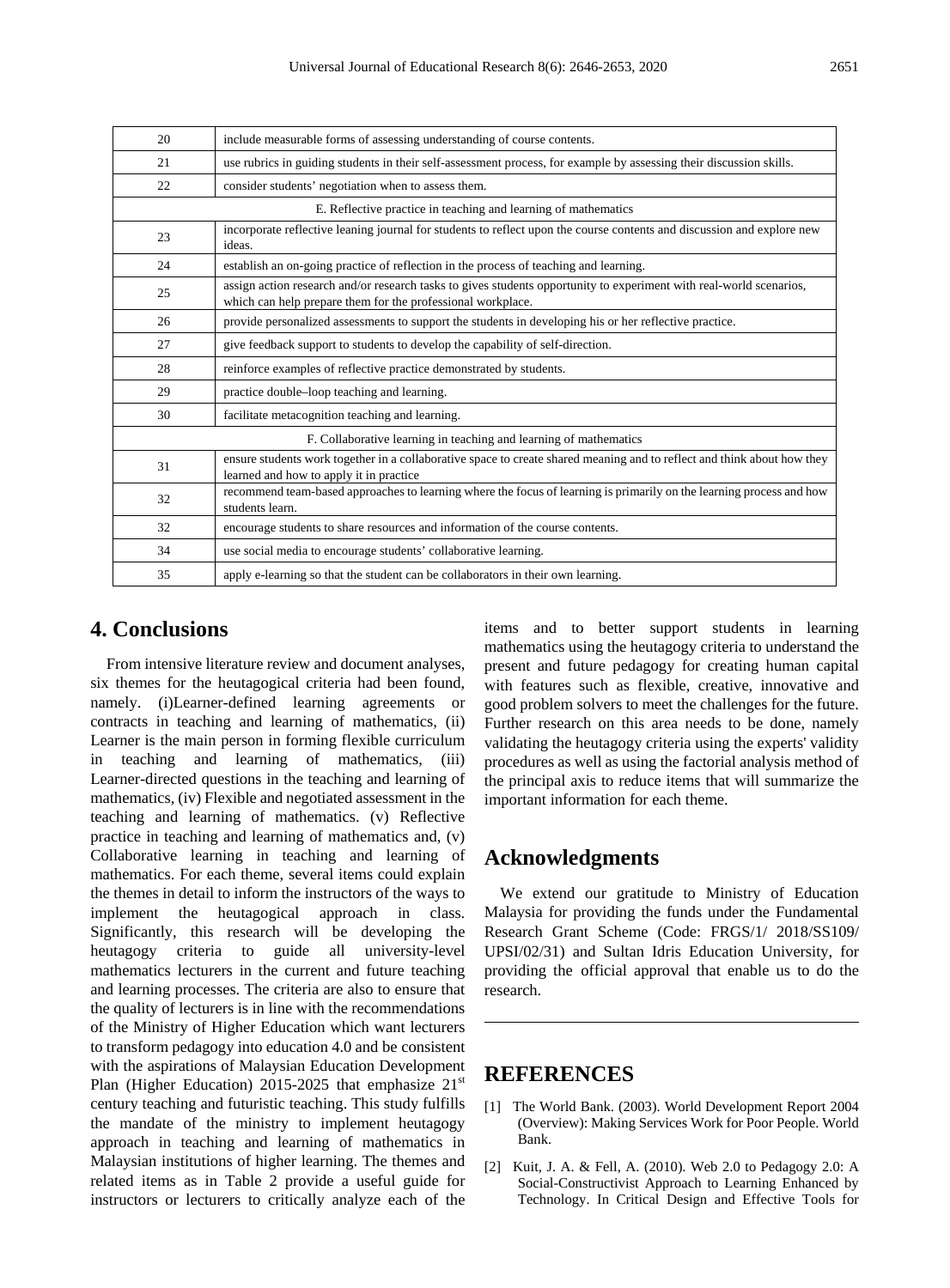E-Learning in Higher Education: Theory Into Practice. IGI Global.

- [3] Siti Hamisah, T. & Marlia, P. (2018). Higher Education 4.0: Current Status and Readiness in Meeting the Fourth Industrial Revolution Challenges. Putrajaya: Kementerian Pendidikan Tinggi.
- [4] Peters, O. (2004). Distance education in transition New trends and challenges (4th ed., Volume 5). Oldenburg, Germany: Bibliotheks- und Information system der Universität Oldenburg.
- [5] Kamenetz, A. (2010). Edupunks, edupreneurs, and the coming transformation of higher education. Canada: Chelsea Green Publishing Company.
- [6] Wheeler, S. (2011, July 8). Learning with e's: Digital age learning. [Blog post.] Retrieved from learning. [Blog post.] Retrieved from http://steve-wheeler.blogspot.com/2011/07/digital-age-lear ning.html
- [7] Muresan, M. (2014). Using Cybergogy and Andragogy Paradigms in Lifelong Learning. 5th World Conference on Educational Sciences - WCES 2013 (pp. 4722-4726). Romania: Procedia - Social and Behavioural Sciences 116.
- [8] Lindsay, L. (2017). Transformation of Teacher Practice Using Mobile Technology with One-To-One Classes: M-Learning Pedagogical Approaches. British Journal of Educational Technology, 47(5), 883-892.
- [9] Blaschke, L. M. (2012). Heutagogy and Lifelong Learning: A Review of Heutagogical Practice and Self-Determined Learning. Oldenburg University and University of Maryland University College (UMUC).
- [10] Hase, S. (2016). Self-determined learning (heutagogy): Where have we come since 2000? Special Edition of Southern Institute of Technology Journal of Applied Research. URL: from: https://www.sit.ac.nz/Portals/0/upload/documents/sitjar/He utagogy%20-%20One.pdf.
- [11] Corneli, J. & Danoff, C. (2011). Paragogy. proceedings of the 6th Open Knowledge Conference. Retrieved from http://ceur-ws.org/Vol-739/paper\_5.pdf
- [12] Lee, Y. & Rofe, J.S. (2016) Paragogy and flipped assessment: Experience of designing and running a MOOC on research methods. Open Learning: The Journal of Open, Distance and e-Learning31(2): 116–129.
- [13] Wang, M. J. & Kang, J. (2006). Cybergogy of Engaged Learning Through Information and Communication Technology: A Framework for Creating Learner Engagement. New York: Springer Publishing.
- [14] Wang, M. J. (2008). Cybergogy for Engaged Learning. Journal of Open and Distance Education in China, 14(2), 14-22.
- [15] Page, D. (2008). Systematic Literature Searching and the Bibliographic Database Haystack. The Electronic Journal of Business Research Methods, 6(2), 171-180.
- [16] Skemp, R. R. (1976). Relational understanding and instrumental understanding. Mathematics Teaching, 77, 20-26.
- [17] Ausubel, D. P. (1963). The psychology of meaningful verbal

learning. New York: Grune & Stratton.

- [18] Yahaya, A., Elanggovan, A., & Savarimuthu, L. M. (2010). Kepentingan Kefahaman Konsep dalam Matematik. Malaysia: Universiti Teknologi Malaysia.
- [19] Kementerian Pengajian Tinggi. (2011). Amanat Menteri Pengajian Tinggi Malaysia, "Pengajian Tinggi Ke Arah Transformasi Negara". Kuala Lumpur: Kementerian Pengajian Tinggi.
- [20] Kementerian Pengajian Tinggi. (2015). Pelan Pembangunan Pendidikan Malaysia 2015-2025 (Pengajian Tinggi). Kuala Lumpur: Kementerian Pendidikan Malaysia.
- [21] Kementerian Pengajian Tinggi. (2004). Pelan Strategik Pengajian Tinggi Negara 2020. Kuala Lumpur: Kementerian Pengajian Tinggi.
- [22] Herie, M. (2013). Andragogy 2.0? Teaching and Learning in the Global Classroom: Heutagogy and Paragogy. Global Citizen Digest, (pp. 2(2):8-14).
- [23] Anderson, T. (2010). Theories for learning with emerging technologies. In G. Veletsianos (Ed.), Emerging technologies in distance education. Edmonton: Athabasca University Press. Retrieved from http://www.aupress.ca/books/120177/ebook/02\_ Veletsianos\_2010-Emerging\_Technologies\_in\_Dista nce\_Education.pdf
- [24] Canning, N. & Callan, S. (2010). Heutagogy: Spirals of Reflection to Empower Learners in Higher Education. Reflective Practice, 11(1), 71-82.
- [25] Hase, S. & Kenyon, C. (2001). Moving From Andragogy to Heutagogy: Implications for Vocational Education Technology (VET). Proceedings of Research to Reality: Putting VET Research to Work: Australian Vocational Education and Training Research Association (AVETRA). Adelaide: Crows Nest.
- [26] Hase, S. (2009). Heutagogy and e-learning in the workplace: Some challenges and opputunities. Impact: Journal of Applied Research in Workplace E-learning , 4(1), 111-119.
- [27] Eberle, J.H. (2013). Lifelong learning in S. Hase, & C. Kenyon, C.(eds,) Self-determined learning: heutagogy in action, London: Bloomsbury, 145-158.
- [28] Hase, S. (2014). An introduction to self-determined learning (heutagogy) in L. M Blaschke, C. Kenyon & S. Hase, S. (eds.) Experiences in self-determined learning, (eds.) Experiences in self-determined Amazon,1-19
- [29] Ashton, J., & Elliott, R. (2007). Juggling the balls  $-$  study, work, family and play: Student perspectives on flexible and blended heutagogy. European Early Childhood Education Research Journal, 15(2), 167-181.
- [30] Ashton, J., & Newman, L. (2006). An unfinished symphony: 21st century teacher education using knowledge creating heutagogies. British Journal of Educational Technology, 37(6) 825-840. DOI: 10.1111/j.1467-8535.2006.00662.x
- [31] Parslow, G. M. (2010). Commentary: Heutagogy, The Practice of Self-Learning. Biochemistry and Molecular Biology Education, 38(2), 121.
- [32] Hurley, J & Neilson, G 2013, 'Workplace learning for